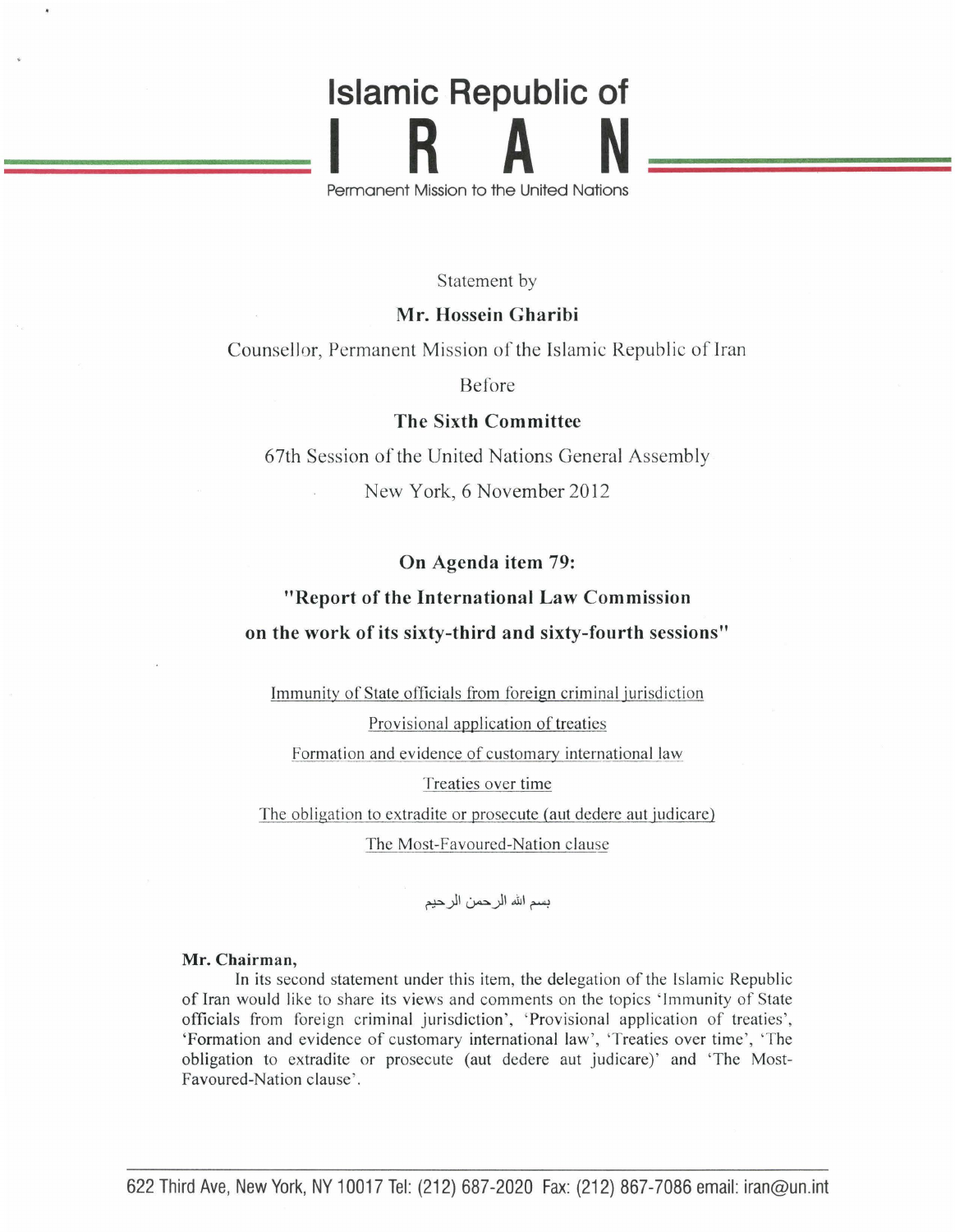#### **VI. Immunity of State officials from foreign criminal jurisdiction**

#### **Mr. Chairman,**

With regard to 'Immunity of State officials from foreign criminal jurisdiction', my delegation wishes to express its appreciation to the former Special Rapporteur, Mr. Roman A. Kolodkin, for his efforts and to commend Ms. Concepcion Escobar Hernandez who has been appointed as Special Rapporteur, for his preliminary report on the topic.

The subject of "Immunity of State officials from foreign criminal jurisdiction" is of critical importance in stability of inter-State relations. It derives from some of the main principles of contemporary international law, particularly the principle of sovereign equality of States and non-intervention, without which the exercise of State sovereign rights and functions would be hampered essentially.

International law grants to certain categories of State officials an absolute immunity *ratione personae,* from foreign criminal jurisdiction. It covers both acts performed in their official capacity and their private acts, during the period they hold office. The principle of immunity of the "troika" (Head of State, Head of Government and Minister of Foreign Affairs) which is well established and recognized under customary international law is the key guarantor of stability in international relations and the effective tool for the smooth exercise of prerogatives of the State. This immunity shall cease to apply to their private acts as soon as they leave office. However, they shall continue to enjoy immunity for acts performed in their official capacity without time limit, as those acts are deemed to be acts of the State. It remains for the Commission to determine which acts shall not be considered as 'official acts' for which immunity would cease to be applied.

We share the note of caution expressed by the former Special Rapporteur that The International Law Commission should focus on codifying the existing rules of international law in this area rather than engaging in an exercise for progressive development. We endorse the observation by some members of the Commission (as reflected in paragraphs 92 and 93, page 95 of the report) regarding the particular importance of the distinction between progressive development of international law and its codification as well as between *lex lata* and *lex ferenda*, in the consideration of this topic.

The Commission is expected to take the principle of sovereignty and its ensuing components, principally the immunity of State before the courts of another State, as its departure point and avoid confusing this subject with the subject of accountability of State officials. In this regard, the ICJ's affirmation in *Certain Questions of Mutual Assistance in Criminal Matters (Djibouti V France)* that a claim of immunity for a State official is, in essence, a claim of immunity for the State, merits especial attention.

My delegation shares the note of caution expressed by some members of the Commission (paragraph 100, page 96 of the report) with respect to the alleged trend to limit State immunity before foreign national jurisdictions, In the light of the most recent judgment by the ICJ, namely *Jurisdictional Immunities of the State (Germany*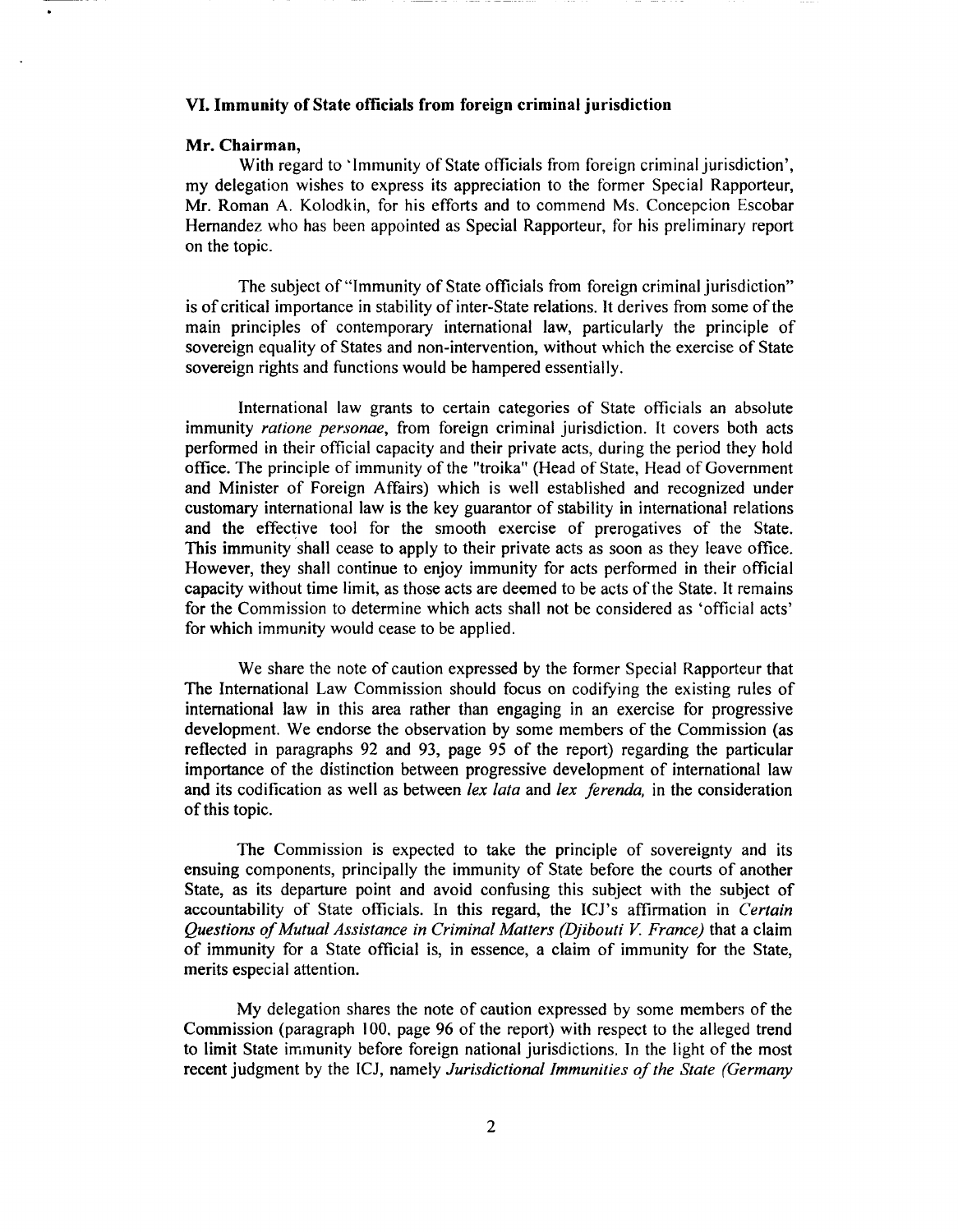*V. Italy),* one can, now, hardly argue against the deeply established principle of immunity before national criminal jurisdictions under contemporary international law. Generally speaking, we do not consider it productive for the Commission to struggle to develop a contrived rule as progressive development of international law where there is already an authoritative clear ruling by the ICJ to the contrary. With that in mind, my delegation disagrees with the suggestion of some members of the Commission articulated in paragraph 132 (page 102) of the report.

Let me conclude my remarks on this topic by echoing the sentiment raised by some members of the Commission (para. 110, page 99) that the Commission is better served if any confusion with certain controversial subjects, such as 'universal jurisdiction' which is under consideration in the Sixth Committee, be avoided.

#### **VII. Provisional application of treaties**

#### **Mr. Chairman,**

The topic 'Provisional application of treaties' is one of the new topics included in the ILC's programme of work. We regard this exercise as a useful one in clarifying and complementing, if needed, the provisions of Article 25 of the 1969 Vienna Convention on the Law of Treaties. The topic appears to be related to two other topics currently on the agenda of the Commission, namely 'Treaties over time' and 'Formation and evidence of customary international law', in many respects, and therefore the Special Rapporteur can exploit the Commission's findings under those topics to accelerate his work on the present topic.

It is highly questionable to assume that provisional application of a treaty, per se, can count as a practice evidencing the formation of a customary norm, since such alleged practice simply lacks the very basic constituting element of any 'customary rule', that is *'opinio juris*. That a State chooses not to become bound to a treaty by opting to remain as a signatory (and not to ratify it) signifies that that State does not deem the treaty in question to have any legal force vis-a-vis that State.

We feel it would be overly difficult, both under the 1969 Vienna Convention and in the light of State practice, to extract a unified practice capable of evidencing the formation of customary norms as a result of 'provisional application of treaties' effected by signature (short of ratification). We do not deem it appropriate methodologically to disproportionately overstate the subsequent practice at the price of overlooking State consent as an essential component in determining *opinion Juris.* 

It would be advisable also to follow a calculated and balanced approach when assessing the role and weight of regional and local practices as well as the decisions of domestic courts in the formation of a customary norm of international law.

# **VIII. Formation and evidence of customary international law**

## **Mr. Chairman,**

Regarding the topic "Formation and evidence of customary international law", my delegation maintains its position expressed last year in the Sixth Committee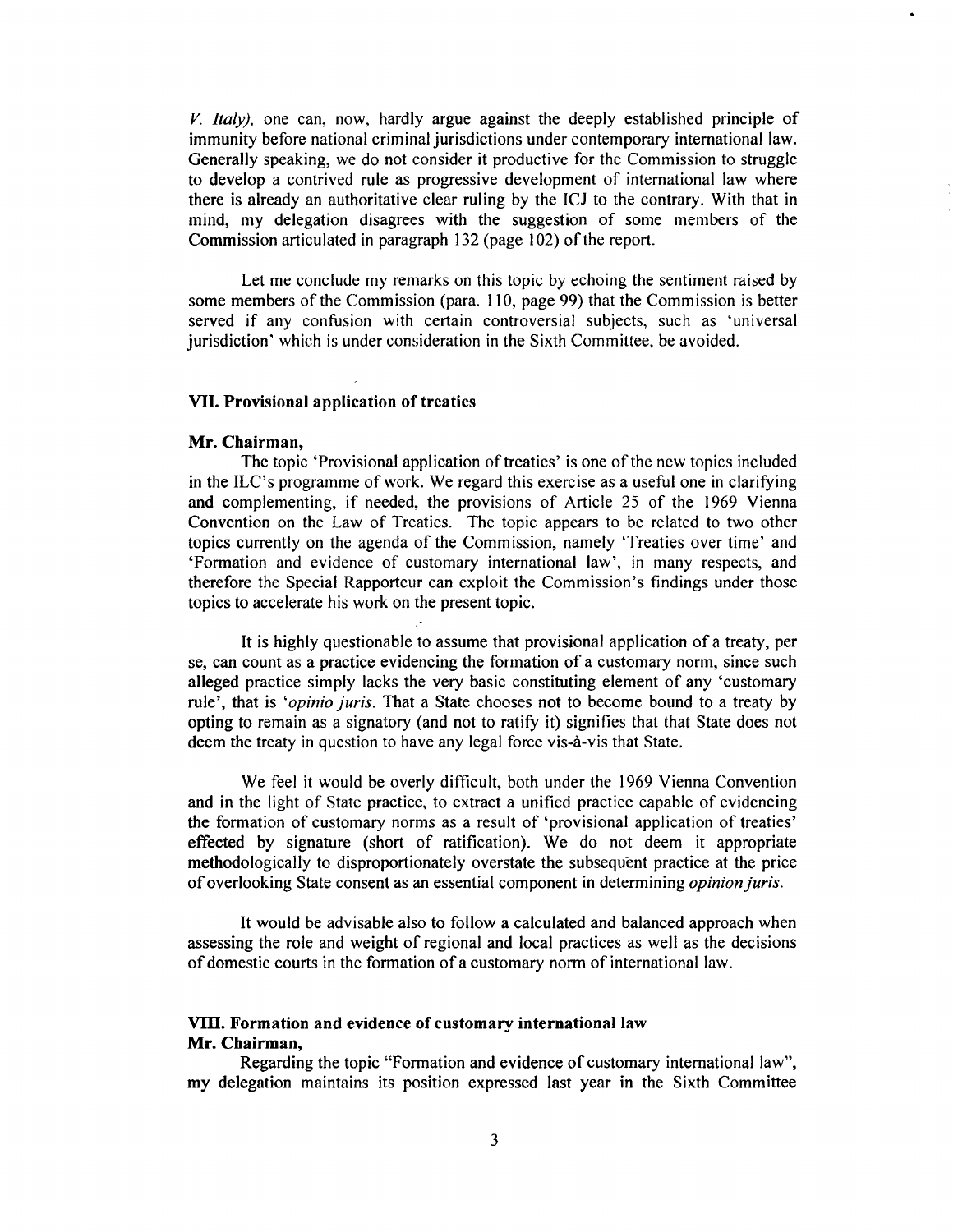during the debate on the report of  $63<sup>rd</sup>$  session of the International Commission. My delegation continues to follow the ILC's debate on this topic with interest and will communicate its view to the Commission in due course. I would like, however, to reiterate one point regarding the methodology used by the Commission with regard to identification of customary international law. We think the Commission should make a clear distinction between State practice and international courts and tribunals' jurisprudence, on the one hand, and that of the domestic courts. Indeed, they could not be on an equal footing, when we want to identify the formation of a particular customary rule. The Commission should also follow a very cautious approach in gauging the role of unilateral acts in identifying customary international law. Moreover, the unilateral acts, especially those taken in violation of general international law, even if persisted throughout years, cannot be counted as evidence of an emerging rule or change of an existing rule.

#### **IX. The** obligation to extradite or prosecute *(aut dedere aut judicare)*

#### **Mr. Chairman,**

I would like to recognize the efforts of the Commission on this topic and the contributions of the Special Rapporteur, Mr. Zdzislaw Galicki, in this regard.

It seems to us that under the present circumstances, and especially in the light of the recent judgment (20 July 2012) by the ICJ in the case 'Questions relating to the Obligation to Prosecute or Extradite (Belgium V. Senegal), it would hardly be possible to prove the existence of a general obligation to extradite or prosecute based on customary international law. We do not believe that the inclusion of the clause 'to extradite or prosecute' in a growing number of international instruments can, per se, be construed as an evidence of the formation of a customary rule in this regard.

It is true that the Draft Code of Crimes against Peace and Security of Mankind, adopted in 1996 by the International Law Commission, establishes the obligation to extradite or prosecute persons suspected of having committed certain crimes. The fact, however, is that the Draft Code has not been well received by States in their practice on extradite or prosecute and obviously this Draft Code is progressive development of international law rather than its codification. Given that, the Commission is well advised to revisit the exercise, taking into account the raison d'etre of the inclusion of the topic in the ILC's programme of work.

Regarding the relationship between obligation to extradite or prosecute and universal jurisdiction, we believe there is a substantial difference between the two concepts, the second being of procedural nature. The discussions in the Sixth Committee on the item "The scope and application of the principle of universal jurisdiction" should not affect the possible ILC's decision on the topic of 'The obligation to extradite or prosecute', since it is highly unlikely that the Sixth Committee would opt for referring the former to the ILC. Moreover, we do not deem it advisable to link the two subjects.